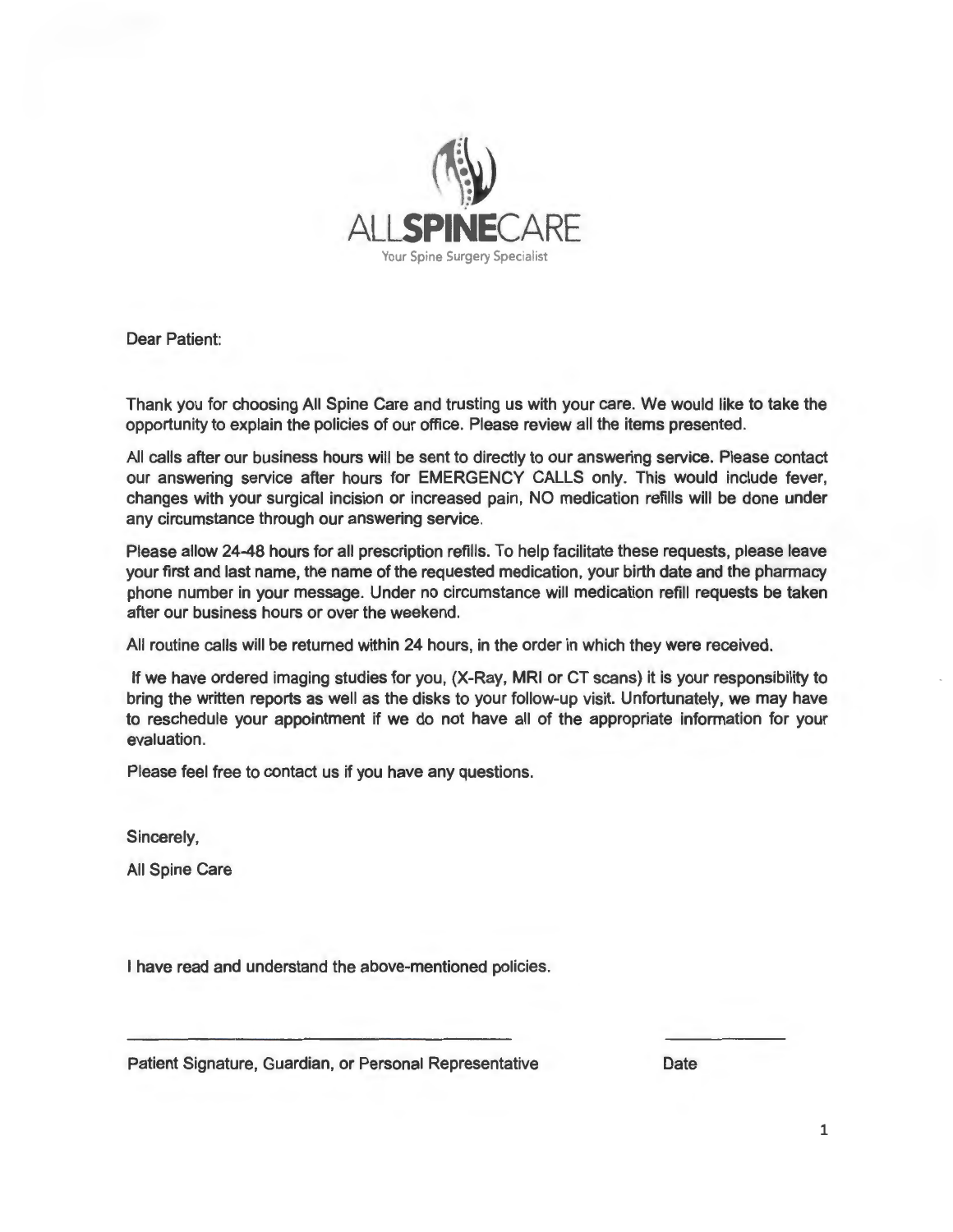# **Notice of Privacy Practices**

\*\* This notice describes how your health information may be used and disclosed, and how you can access this lease review carefully. \*\*

The Health Insurance Portability and Accountability Act require us to continue maintaining your privacy to give you this notice and to follow the terms of this notice. This law permits us to use or disclose your health information to those involved in your treatment. For example, reviews of your file by a specialist doctor whom we may involve in your care.

We may use or disclose your health information for payment of your services. For example, we may send a report of your progress to your insurance company. We may use or disclose your health information for our normal healthcare operations. For example, one of our staff will enter your information into our computer. We may use your information to contact you. For example, we want to call and remind you about your appointment. If you are not home, we may leave this information on your answering machine or with the person who answers the telephone. In an emergency, we may disclose your health information to a family member or another person responsible for your care. We may release some or all of your health information when required by law.

Except as described above, this practice will not use or disclose your health information without your prior written authorization. You may request in writing that we not use or disclose your health information as described above. We will let you know if we can fulfill your request. You have the right to transfer copies of your health to another practice. We will mail your files for you.

You have a right to receive a copy of your health information, with a few exceptions. Please provide us with a written request regarding the information you want to have copied, however, we may charge you a reasonable fee for the copies.

You have the right to request and amend your health information. Please provide us with your request to make changes in writing. If you wish to include a statement in your file, please provide it to us in writing. We may or may not make the changes that you request, but will be happy to include your statement in your file. If we agree to an amendment or change, we will neither move nor alter earlier documents, but will add new information.

You have a right to receive a copy of this notice.

You may file a complaint with the Department of Health and Human Services, 200 Independence Avenue SW, Room 509F, Washington, D.C. 20201. You will not be retaliated against for filing a complaint. However, before filing a complaint, or for more information or assistance regarding your health information privacy, please contact our Privacy Officer at (727) 474-7411.

Please review and initial next to each space and sign below:

## **Acknowledgement of Receipt of Notice of Privacy Practices**

I acknowledge that I was provided a copy of the HIPAA Notice of Privacy Practices and that I have read (or had the opportunity to read if I so chose) and understand the Notice.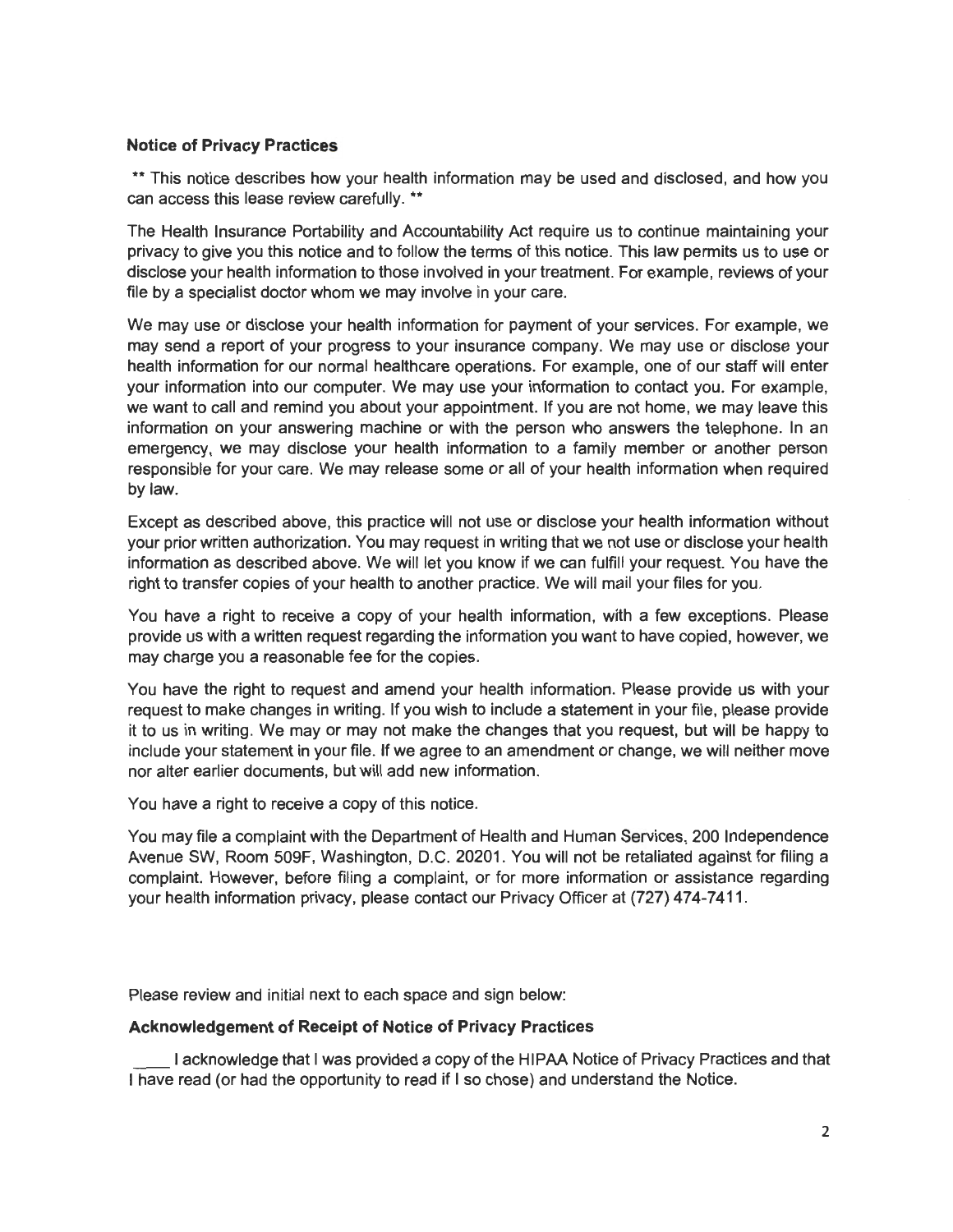Please review and initial next to each space and sign below:

### **Treatment Agreement**

I agree to comply with my treating physician whether by surgical or non-surgical means. I understand that if I do not follow my doctor's instructions concerning my care and treatment, less than optimal results may occur.

#### **Release of Information**

Private Health Information to any and all of my insurance carriers, their third party payors and claim reviewers until the claim is resolved. For the purpose of treatment, I also allow treating physicians.

#### **Patient Financial Policy**

1. You must inform the office of all personal (home address, phone numbers, etc...) and/or insurance changes and authorization referral requirements. In the event the office is not informed, you will be responsible for any charges denied.

2. Your payment for office services are due at the time of service. We will accept VISA, MasterCard, American Express, Discover and cash or check.

3. Your insurance policy is a contract between you and your insurance company. As a courtesy, we will file your insurance claim for you with an assignment of benefits if we participate with your carrier. You are agreeing to have your insurance company pay the doctor directly.

4. Please honor our 24 reschedule notice. At the discretion of our provider, you may be charged a no show fee of \$35.00.

5. We have made prior arrangements with insurers and other health plans to accept an assignment of benefits. We will bill those plans with which we have an agreement and will require you to pay the co-pay/co-insurance/deductible at the time of service. Your upfront portion will be calculated based on your insurance benefit/limits and our negotiated fee agreement with your carrier.

6. Not all services are a "covered" benefit in all insurance policies, some plans even impose a waiting period before covering services (pre-existing). In the event your health plan determines a service to be "not covered/pre-existing," or you do not have an authorization, you will be responsible for the complete charge. We will attempt to verify benefits for some specialized services; however, you remain responsible for charges to any service rendered. Patients are encouraged to contact their plans for clarification of benefits prior to services rendered.

7. Pre-scheduled Surgical procedures require pre-payment. Your deductible/coinsurance/co-pay for this procedure is due prior to the pre-operative appointment. For additional services provided in the hospital, we will bill your health plan. Any balance due is your responsibility.

8. We realize that temporary financial problems may affect timely payment of your account. If such problems do arise, we encourage you to contact us promptly for assistance in managing your account. Any payment exceptions will be agreed upon in writing.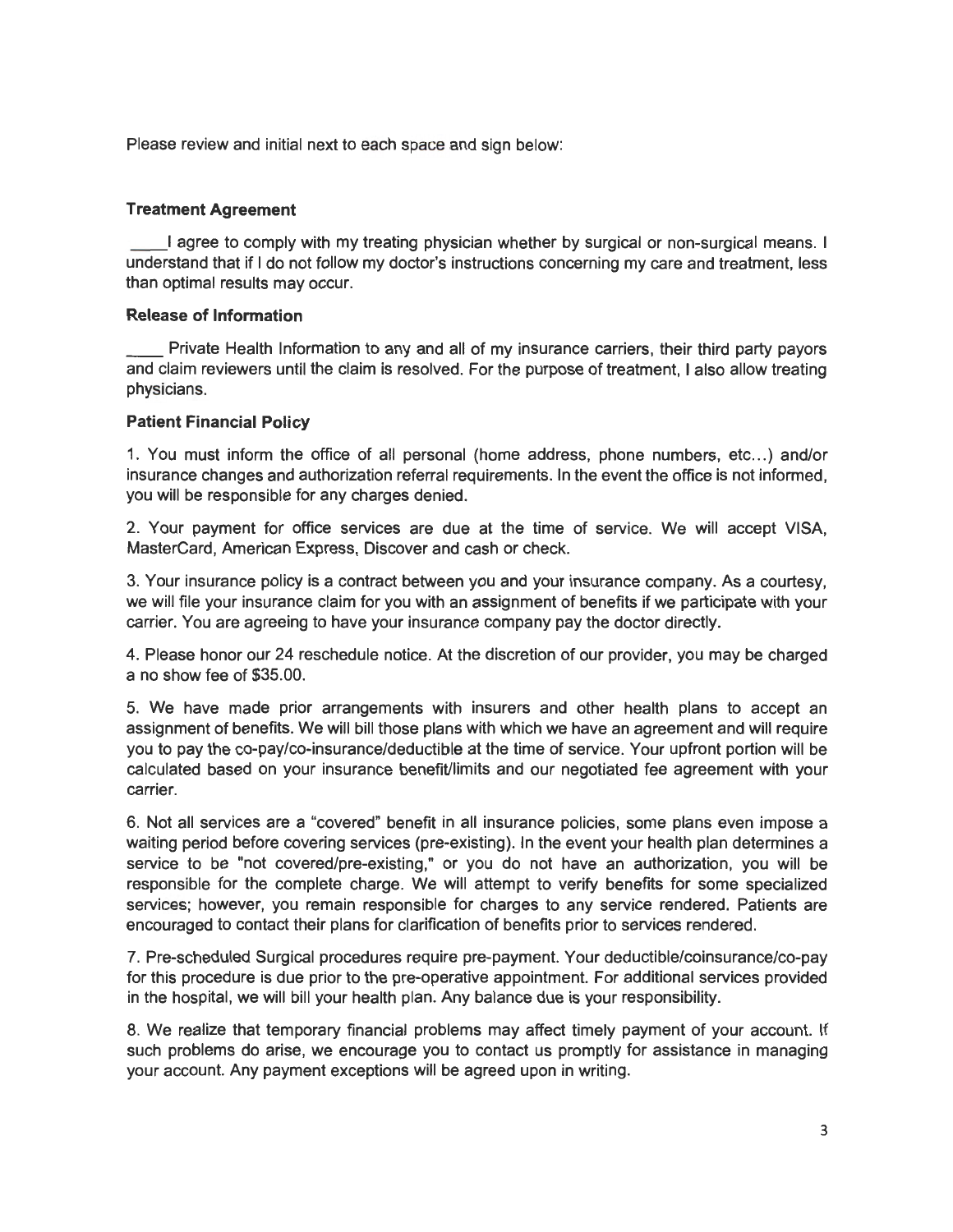9. PAST DUE accounts are subject to collection proceeding. All fees including, but not limited collection fees, attorney fees and court fees shall become your responsibility in addition to the balance due this office.

10. There is a service fee of \$35.00 for all returned checks. Upon an NSF or CLOSED ACCOUNT occurrence, all future remittances will need to be in other forms of payment ie cash or credit card. Restitution, if applicable will be requested from the State's Attorney's office.

11. **Accident or Auto Injury Patients:** It is our goal to offer our services to a wide range of patients and understand that some patients may require our care due to injuries sustained, at least in part, by the negligence of third parties. We attempt to bill any insurance available to you including Personal Injury Protection through your automobile insurer where applicable, your health insurance carrier AND we will refrain from collecting any unpaid or non-covered services until you have concluded your claim permitting a signed agreement is entered into. In return, it is your obligation to provide us with the name and contact information of any insurer you wish to have billed as well as your policy and/or claim number at the time of your initial visit. If you fail to provide us with that information, your insurance will not be billed and you will be responsible for the full payment of all charges incurred and to the extent allowed by law. You also understand that any services which are not paid or covered by any insurer will remain your personal responsibility regardless of the outcome of any claim you may have pending against other parties. At the conclusion of any such claim, it is your responsibility to contact our facility, or instruct your legal representative to contact our facility, to inform us that the claim has been concluded and to arrange final payment for the charges incurred.

During the pendency of any claim for which you have retained legal counsel, we will refrain from collection efforts but strongly encourage you to make payment arrangements for any balance remaining after the payment of insurance benefits to the extent you are financially able. It is your responsibility to inform us of the name and contact information of your legal representative at the time of your initial visit. You are also responsible to notify us of any change in your legal representation within ten (10) days of the change. In the event that you are no longer represented by legal counsel, we will initiate collections efforts within ten (10) days of notification. In the event you have any balance at the conclusion of your claim but do not recover enough to pay the balance, you remain personally liable for the balance and we will commence collection efforts sixty (60) days after the conclusion of your claim if other arrangements to pay the balance have not been made. Balances incurred for our services remain your responsibility regardless of whether the treatment rendered by our physicians or in our facilities are deemed unrelated to the incident giving rise to your claim by any first or third-party insurance carrier, judge, jury, arbitrator, or other finder of fact. You understand and acknowledge that you are freely choosing to receive treatment by our physicians or in our facilities and that you have not been made any promises or received any inducements to incur the expenses of such treatment based upon the outcome of any pending claim you have.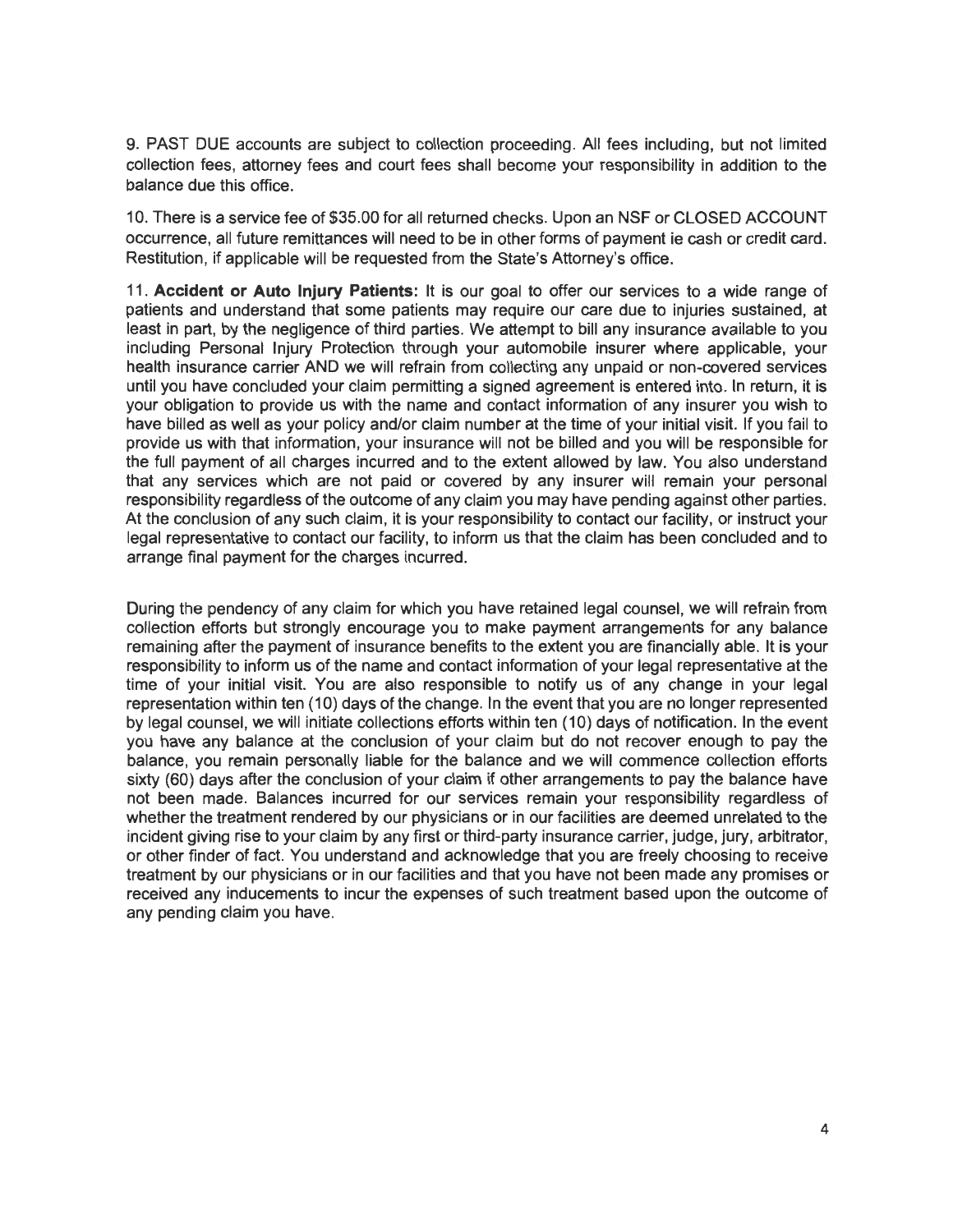\_\_\_\_ (Initial) I **DO NOT WISH** to use my health insurance for treatment at All Spine Care.

| Patient's Name:                |       |
|--------------------------------|-------|
| Signature of Patient/Guardian: | Date: |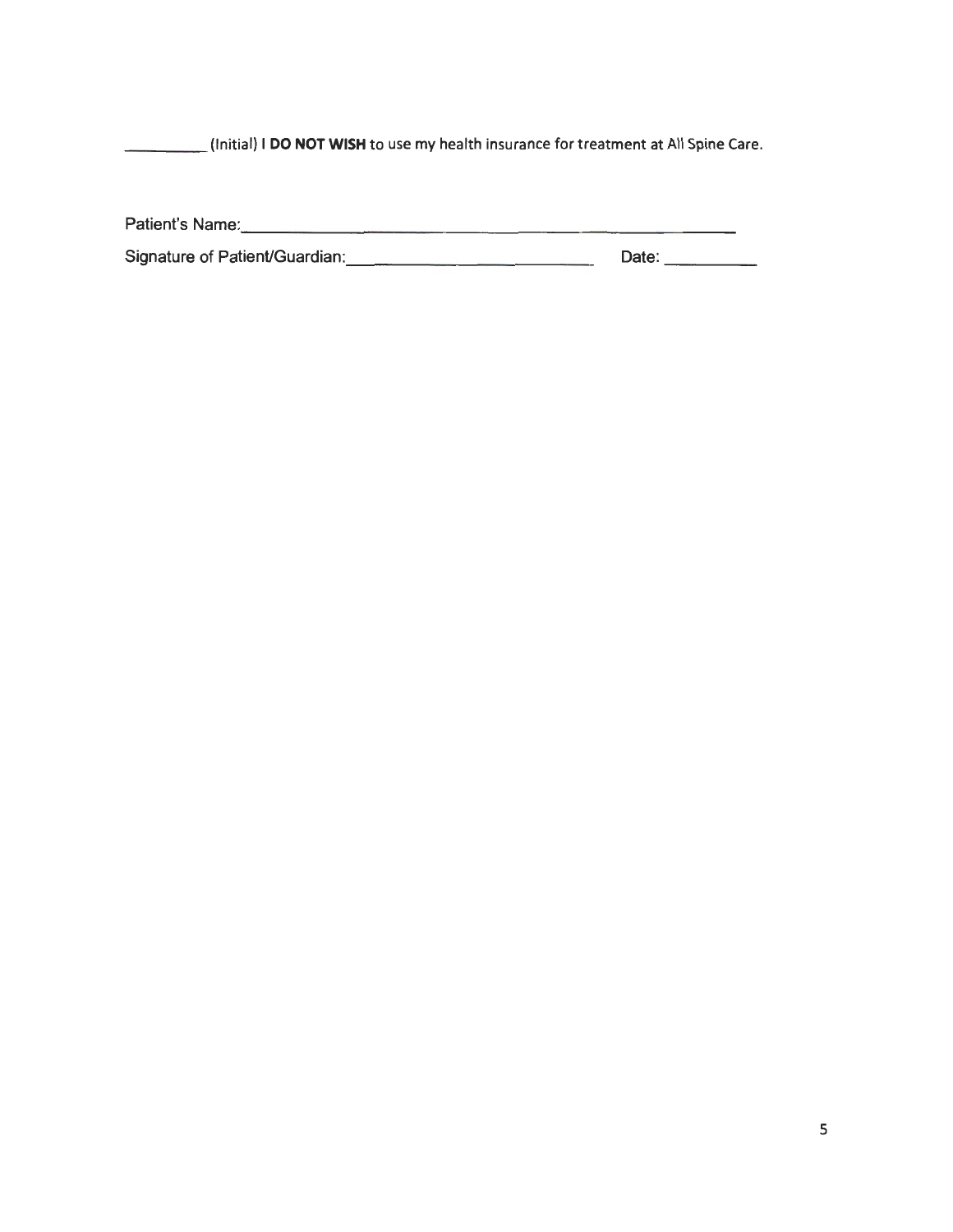# **Authorization of Payment**

\_\_ I hereby assign all Medical benefits director to All Spine Care for the payment of any services rendered. I also authorized release of medical records necessary to process my health claims. I fully understand that in the event my insurance company does not pay for the services I received; I will be financially responsible for payment.

# **Completion of forms**

The completion of informational/insurance forms represents an administrative service to our patients above and beyond the provision of medical care. Recent changes in health care have resulted in the tremendous increase in the volume of information requests to our practice. The time and effort involved in providing this detailed information results in significant costs especially when multiplied over the large number of patients our practice services. The refusal of insurance companies and requesting agencies to cover the costs requires us to institute a policy of charges for the completion of forms. The cost to complete any forms will be \$35.00. Please allow 7-10 business days to have the forms completed.

Patient's Name: <u>and the set of the set of the set of the set of the set of the set of the set of the set of the set of the set of the set of the set of the set of the set of the set of the set of the set of the set of the</u>

Signature of PatienUGuardian: \_\_\_\_\_\_\_\_\_\_\_ \_ Date: \_\_\_ \_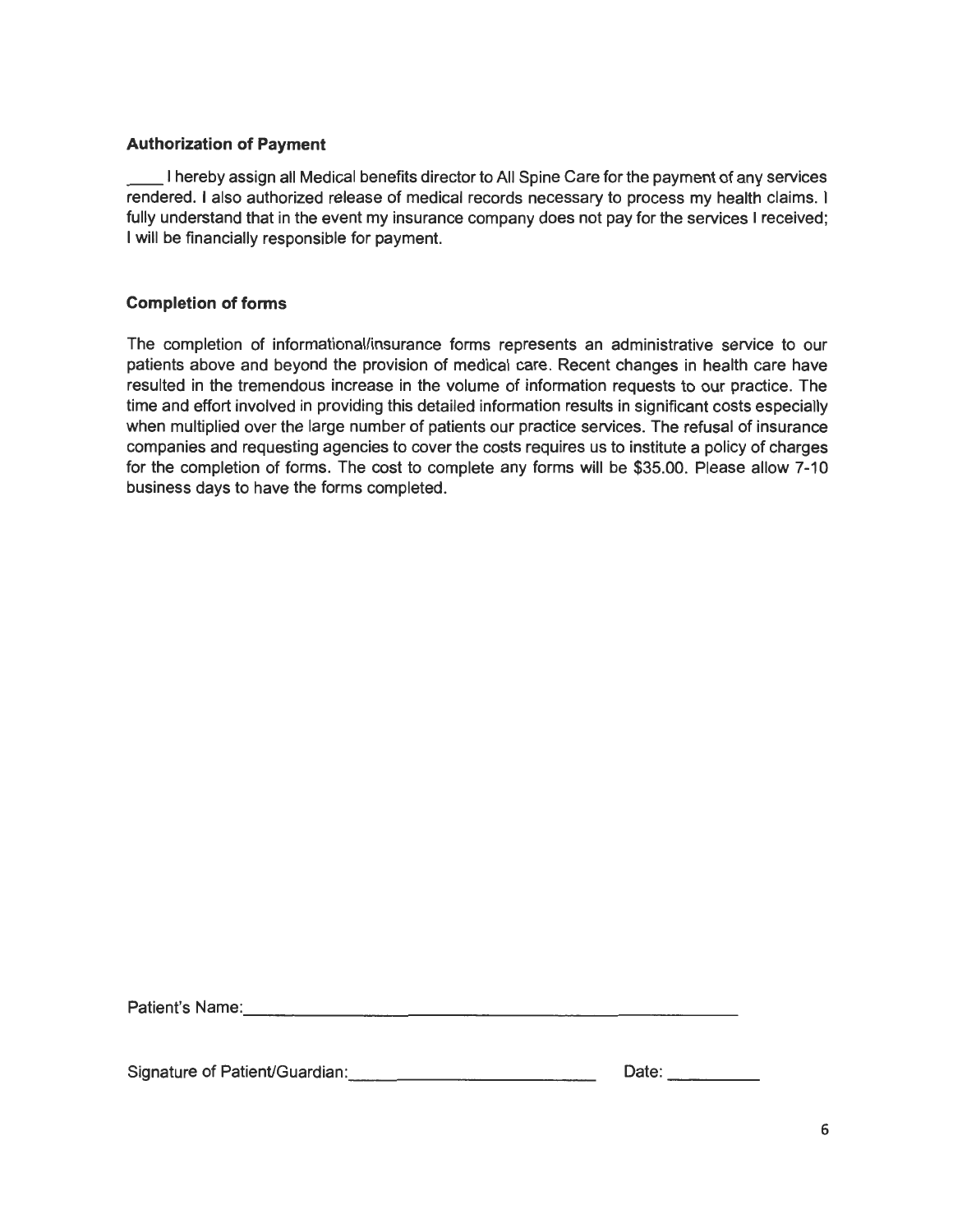| <b>Patient Information</b>                                                                                                                                                                                                       |  |  |  |
|----------------------------------------------------------------------------------------------------------------------------------------------------------------------------------------------------------------------------------|--|--|--|
| Patient's Name: Date of Birth / /                                                                                                                                                                                                |  |  |  |
|                                                                                                                                                                                                                                  |  |  |  |
| Address:                                                                                                                                                                                                                         |  |  |  |
| Home number ( ) - Cellphone number ( ) - -                                                                                                                                                                                       |  |  |  |
|                                                                                                                                                                                                                                  |  |  |  |
|                                                                                                                                                                                                                                  |  |  |  |
| Accident related? () Auto () Workman's comp  Date of accident:                                                                                                                                                                   |  |  |  |
|                                                                                                                                                                                                                                  |  |  |  |
| Subscribers Name: Subscribers date of birth: ///                                                                                                                                                                                 |  |  |  |
| Group number: Policy ID/Claim number:                                                                                                                                                                                            |  |  |  |
| Payer address: experience and a series of the series of the series of the series of the series of the series of the series of the series of the series of the series of the series of the series of the series of the series o   |  |  |  |
| Adjuster name: Phone number:                                                                                                                                                                                                     |  |  |  |
| Secondary Insurance: Management Control of the Secondary Insurance:                                                                                                                                                              |  |  |  |
| Subscriber Name: Subscribers date of birth: ///                                                                                                                                                                                  |  |  |  |
| Group number: Policy ID number:                                                                                                                                                                                                  |  |  |  |
| Payer address:<br>The Contract of Contract of Contract of Contract of Contract of Contract of Contract of Contract of Contract of Contract of Contract of Contract of Contract of Contract of Contract of Contract of Contract o |  |  |  |
| Adjuster name: Phone number:                                                                                                                                                                                                     |  |  |  |

Please have your insurance card(s) and photo ID ready.

Signature of Patient/Guardian Date